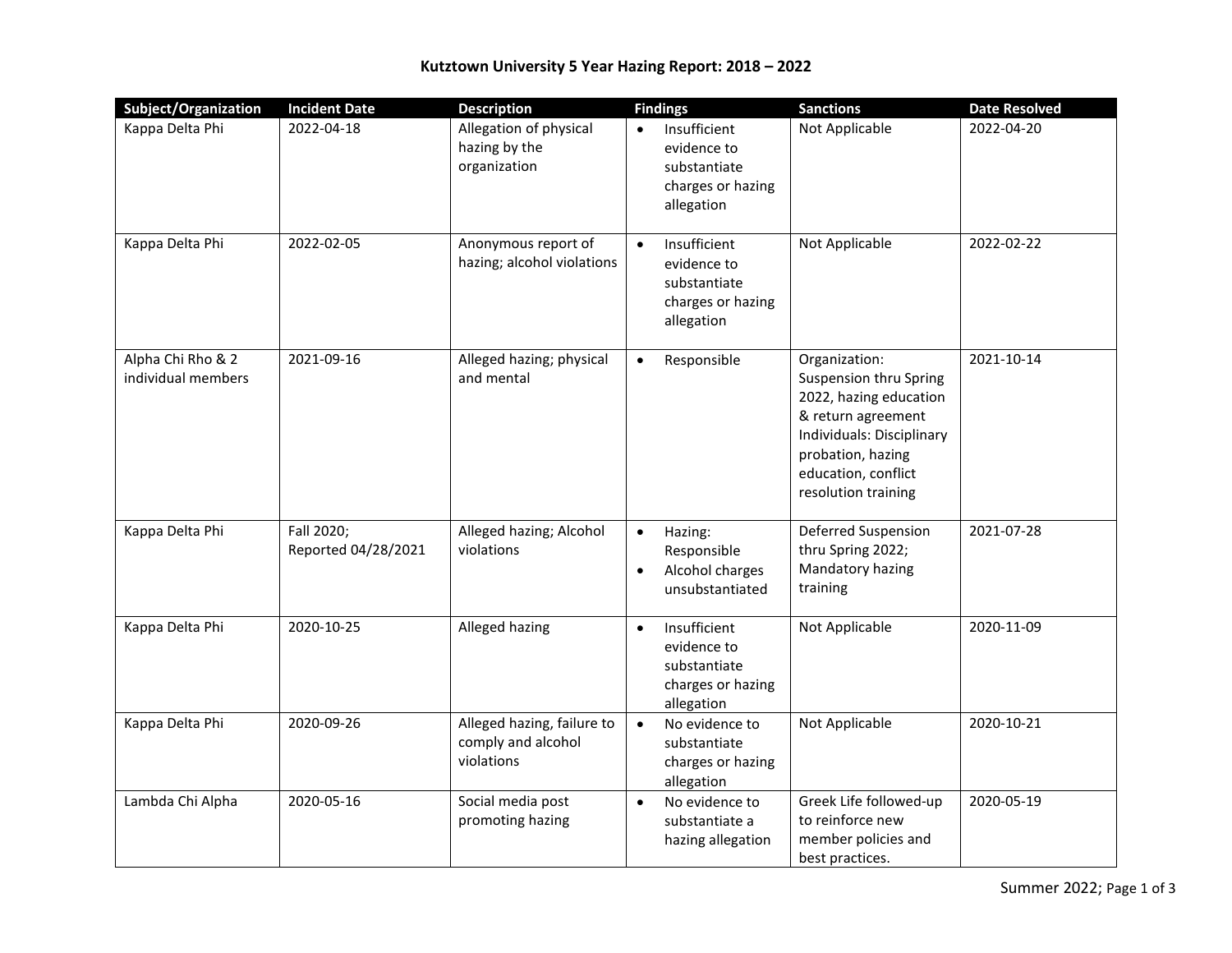| Sigma Pi<br>(non-recognized<br>organization)    | 2019-11-19 | Alleged hazing                                                                          | Unsubstantiated<br>$\bullet$<br>report<br>Insufficient<br>$\bullet$<br>evidence to<br>support charges | Not Applicable<br>(Recognition revoked<br>from previous<br>violations) | 2019-12-09 |
|-------------------------------------------------|------------|-----------------------------------------------------------------------------------------|-------------------------------------------------------------------------------------------------------|------------------------------------------------------------------------|------------|
| Alpha Sigma Tau                                 | 2019-09-14 | Alleged hazing;<br>furnishing alcohol to<br>minors                                      | Unsubstantiated<br>$\bullet$<br>report<br>Insufficient<br>evidence to<br>support charges              | Not Applicable                                                         | 2020-02-07 |
| Kappa Sigma<br>(non-recognized<br>organization) | 2019-09-02 | Alleged hazing;<br>Alcohol, drug violations                                             | Unsubstantiated<br>$\bullet$<br>report<br>Insufficient<br>$\bullet$<br>evidence to<br>support charges | Not Applicable<br>(Recognition revoked<br>from previous<br>violations) | 2019-09-17 |
| Sigma Lambda Beta                               | 2019-04-15 | Alleged hazing                                                                          | Unsubstantiated<br>$\bullet$<br>report                                                                | Not Applicable                                                         | 2019-04-17 |
| Alpha Sigma Tau                                 | 2019-04-02 | Alleged hazing;<br>drug violations                                                      | Insufficient<br>$\bullet$<br>evidence to<br>support charges                                           | Not Applicable                                                         | 2019-04-18 |
| Kappa Delta Phi                                 | 2019-02-15 | Alleged hazing                                                                          | Unsubstantiated<br>$\bullet$<br>report<br>Insufficient<br>evidence to<br>support charges              | Not Applicable                                                         | 2019-04-18 |
| Mu Sigma Upsilon                                | 2019-02-08 | Alleged hazing                                                                          | Insufficient<br>$\bullet$<br>evidence to<br>support charges                                           | Not Applicable                                                         | 2019-02-11 |
| Phi Sigma Pi                                    | 2018-11-26 | Allegations of hazing,<br>furnishing alcohol to<br>minors, drug and theft<br>violations | Insufficient<br>$\bullet$<br>evidence to<br>support charges                                           | Not Applicable                                                         | 2018-12-11 |